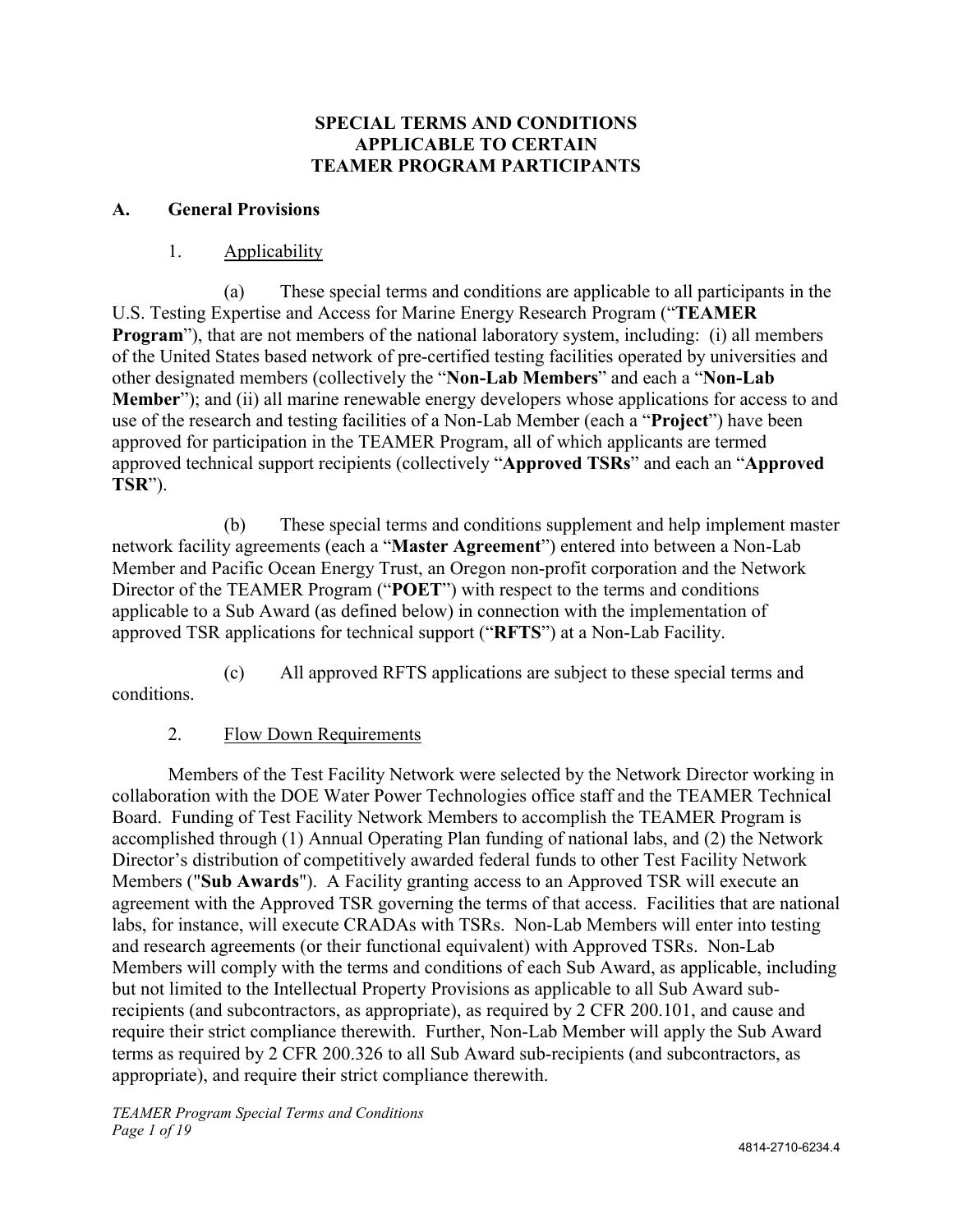These Special Terms and Conditions supersede any agreement between Non-Lab Member and POET and any and all agreements between Non-Lab Member and third parties (including but not limited to Approved TSRs) relating to an approved RFTS to the extent there is a conflict. These Special Terms and Conditions may change at any time and without notice in order to comply with DOE Award requirements as those requirements may change from time to time or as otherwise required by law, which changes are effective when posted. (See section 4 below).

# 3. Compliance with Federal, State, and Municipal Law

Non-Lab Member will comply with, and, to the extent applicable to actions of the Approved TSR, cause each Approved TSR to comply with, all applicable Federal, state, and local laws and regulations for all work performed under the Sub Award. Non-Lab Member will obtain, and cause each Approved TSR to obtain, all necessary Federal, state, and local permits, authorizations, and approvals for all work performed under each Sub Award.

# 4. Consistency with DOE and EERE Requirements and Federal Law

Any apparent or actual inconsistency between Federal statutes and regulations and the terms and conditions contained in a Master Agreement between Non-Lab Member and POET must be identified to POET. POET may refer those apparent or actual inconsistencies to the U.S. Department of Energy's ("**DOE's**") Office of Energy Efficiency and Renewable Energy ("**EERE**") for guidance.

**BY ENTERING INTO AND PARTICIPATING IN THE TEAMER PROGRAM, NON-LAB MEMBERS AND APPROVED TSRS AGREE TO VISIT AND REVIEW THE TEAMER WEBSITE FREQUENTLY IN ORDER TO AT ALL TIMES BE AND BECOME AWARE OF POTENTIAL REVISIONS TO THESE SPECIAL TERMS AND CONDITIONS AS MAY BE REQUIRED FROM TIME TO TIME TO ASSURE CONTINUED COMPLIANCE WITH DOE AWARD AND EERE SUB-AWARD REQUIREMENTS AND APPLICABLE LAW.**

# 5. Federal Stewardship

EERE will exercise normal Federal stewardship in overseeing the Project activities performed under (a) the Award to POET and (b) each Sub Award, Master Agreement, and approved RFTS application. Stewardship activities include, but are not limited to, conducting site visits; reviewing performance and financial reports; providing technical assistance and/or temporary intervention in unusual circumstances to address deficiencies that develop during the Project; assuring compliance with terms and conditions; and reviewing technical performance after Project completion to ensure that the Project objectives have been accomplished.

- 6. Substantial Involvement of EERE
	- (a) *General Statement of Roles and Responsibilities.*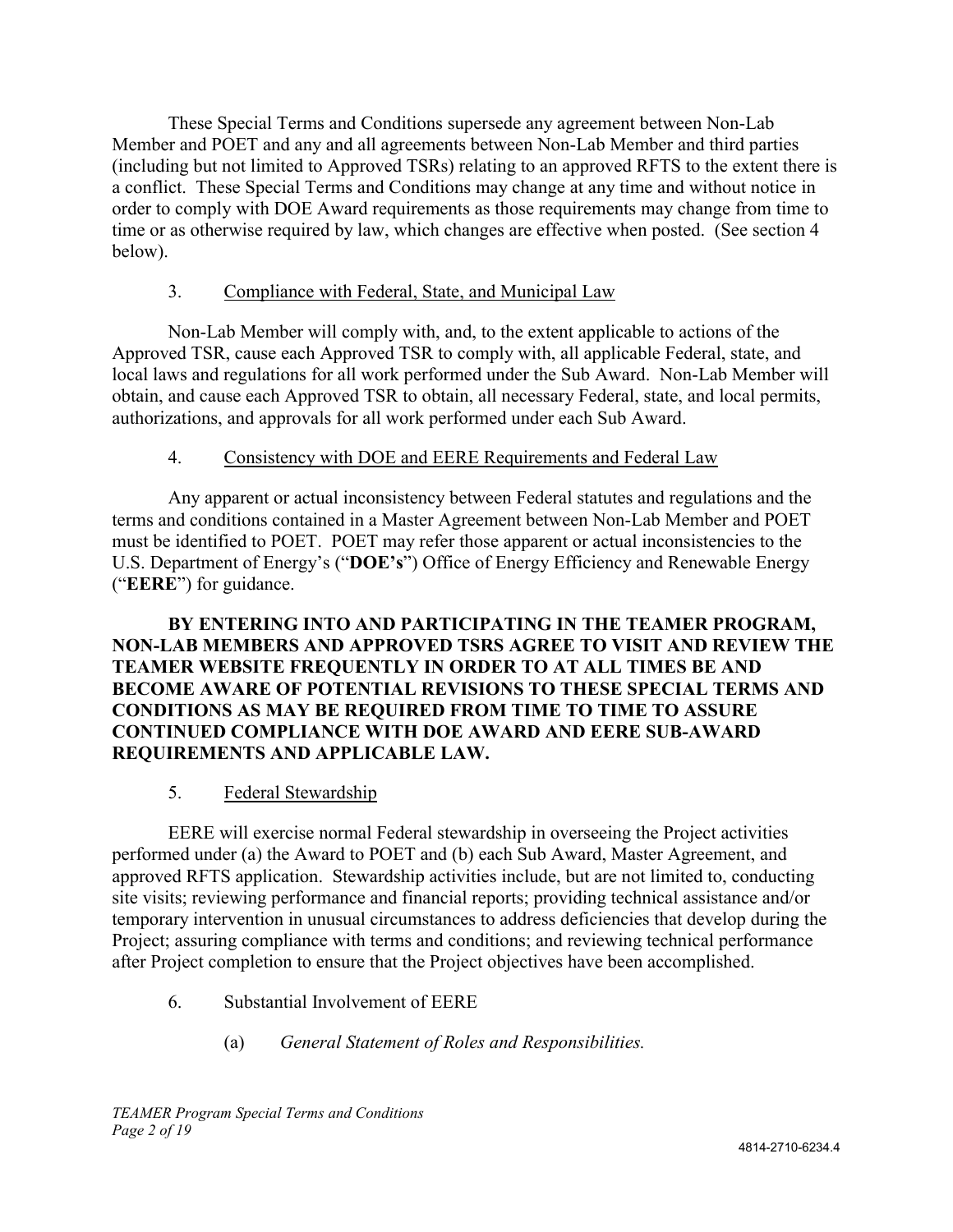As Network Director, POET is responsible for the overall TEAMER Project, including execution, technical and Project management, reporting, financial and administrative matters. "**Substantial Involvement**" shall include EERE collaboration with POET regarding the management, control, direction, and performance of the TEAMER Project, including Approved TSR performance. Non-Lab Member will at all times cooperate, and, in Non-Lab Member's agreements with Approved TSRs in connection with a Project, cause any Approved TSR to cooperate, with POET and EERE.

#### (b) *Statement of Substantial Involvement.*

(i) Upon request by EERE, Non-Lab Member will not, and will cause any Approved TSR to not, unreasonably restrict EERE's authorized representative from communications, interactions with, or access to Non-Lab Member's or TSR's sub-recipients, contractors, or sub-contractors.

(ii) EERE may engage authorized representatives to assist in assessing the progress of all Sub Award Project objectives and provide timely and accurate reports to EERE and/or to verify major facility modifications or equipment purchases under the scope of the Sub Award. Non-Lab Member will ensure, and cause the TSR to ensure, that all of EERE's authorized representatives have access to any and all relevant documentation sufficient to allow each EERE's authorized representative to provide independent evaluations to EERE on the progress of the Project and/or Approved TSR Activities.

(c) *Notices to POET.*

In addition to the notice requirements stated elsewhere in the Sub Award, Non-Lab Member will provide, and cause the Approved TSR to provide, POET with notice (within five (5) calendar days of first learning of those issues) in the following situations for dissemination to EERE:

(i) Non-Lab Member or the Approved TSR becomes aware of any critical business issues or litigation that may have material adverse effect on the Project.

(ii) Non-Lab Member or the Approved TSR becomes aware of any significant Conflict of Interest ("**COI**") issues that arise.

(iii) Non-Lab Member or the Approved TSR becomes aware of any significant Export Control issues.

(iv) Non-Lab Member or the Approved TSR becomes aware of any action or information that does not conform to the current NEPA determination.

(v) There is any change to Non-Lab Member's or the Approved TSR's Principal Investigator.

#### 7. Federal Involvement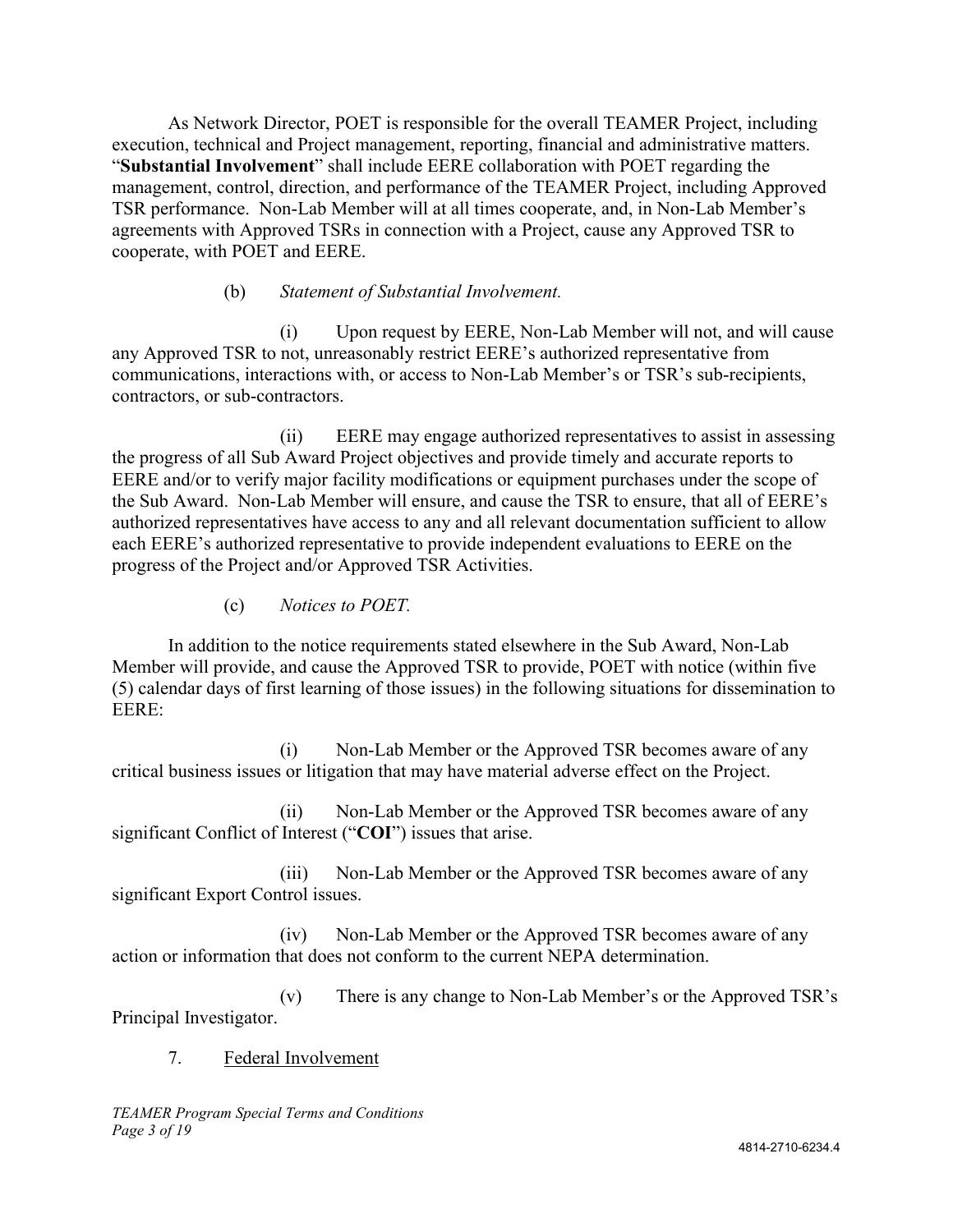(a) *Site Visits*

EERE's authorized representatives have the right to make site visits to Project test site locations at reasonable times to review Project accomplishments and management control systems and to provide technical assistance, if required. Non-Lab Member and the Approved TSR must provide reasonable access to its respective facilities, office space, resources, and assistance for the safety and convenience of the government representatives in the performance of their duties. All site visits and evaluations must be performed in a manner that does not unduly interfere with or delay the work.

# (b) EERE Access

Non-Lab Member and the Approved TSR must provide any information, documents, site access, or other assistance requested by EERE for the purpose of its Federal stewardship or substantial involvement. Non-Lab Member and Approved TSRs will not unreasonably restrict EERE's site access to its testing or research sites.

# 8. NEPA Requirements

(a) Non-Lab Member acknowledges that DOE must comply with the National Environmental Policy Act (NEPA) prior to authorizing the use of Federal funds.

(i) Subject to the conditions listed below, Non-Lab Member and the Approved TSR is authorized to proceed with Projects approved by a NEPA review. For all work conducted at DOE laboratories, those Project activities may be subject to additional NEPA review by the cognizant NEPA Compliance Officer for the individual laboratory. Those Project activities will be required to meet the laboratory's health and safety requirements.

(ii) Certain activities may require additional NEPA review. Non-Lab Member will, and will cause the Approved TSR to, first inform POET if the following activities are requested:

- 1. new activities/locations; or
- 2. modifications to activities/locations.

Any NEPA authorization excludes any activities that are otherwise subject to a restriction as set forth in the NEPA authorization.

# (b) *Prohibited Activities*

Should Non-Lab Member or the Approved TSR elect to undertake activities or change locations prior to written authorization from POET, Non-Lab Member acknowledges and agrees (and will so advise Approved TSR) that any such activity will be at the risk of not receiving Federal funding for those activities, and such costs may not be recognized as allowable cost share.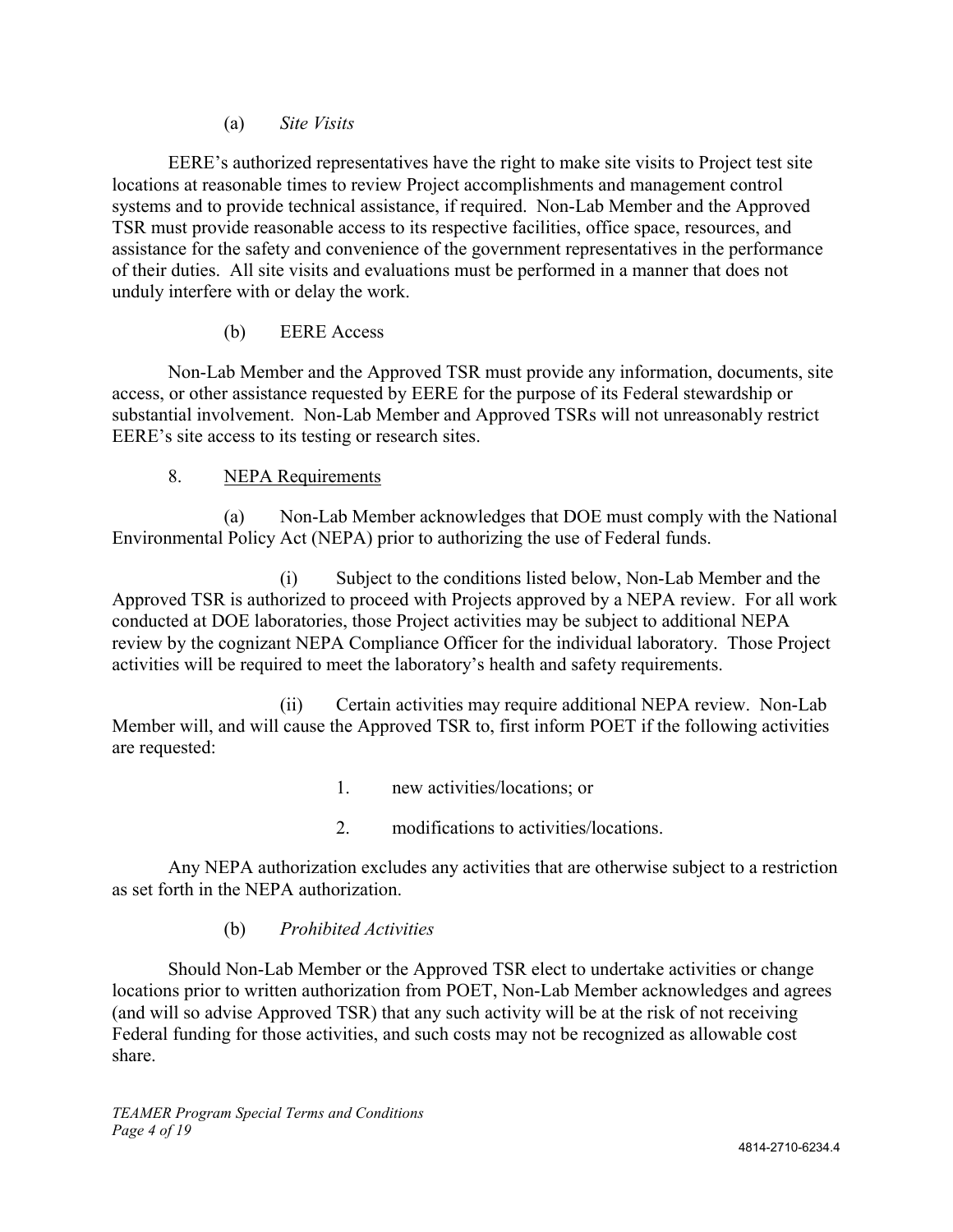# 9. Performance of Work in United States

#### (a) *Requirement*

All work to be performed under the Sub Award must be performed in the United States unless POET obtains a waiver from EERE. This requirement does not apply to the purchase of supplies and equipment; however, Non-Lab Member shall make, and cause the Approved TSR to make, every effort to purchase supplies and equipment within the United States. Non-Lab Member will, and will cause the Approved TSR to, flow down this requirement in each case to its sub-recipients.

#### (b) *Failure to Comply*

If Non-Lab Member or the Approved TSR fails to comply with the Performance of Work in the United States requirement, POET may deny reimbursement for the work conducted outside the United States and such costs may not be recognized as allowable cost share regardless if the work is performed by Non-Lab Member and the Approved TSR, its subrecipients, its contractors, sub-contractors, or other Project partners.

#### (c) *Waiver for Work outside the U.S.*

POET may approve Non-Lab Member and the Approved TSR to perform a portion of the work outside the United States under limited circumstances. Non-Lab Member and the Approved TSR must obtain a waiver from POET prior to conducting any work outside the U.S. To request a waiver, Non-Lab Member and the Approved TSR must submit a written waiver request to POET, which includes the following information:

- (i) The rationale for performing the work outside the U.S.;
- (ii) A description of the work proposed to be performed outside the

U.S.;

(iii) The total estimated cost proposed for the work to be performed;

and

(iv) The countries in which the work is proposed to be performed.

As the rationale for its o their request, Non-Lab Member and the Approved TSR must demonstrate to the satisfaction of POET that the performance of work outside the United States would further the purposes of the Sub Award and is in the economic interests of the United States. POET may require additional information before considering or approving any such request.

#### 10. American-Made Equipment and Products – Sense of Congress

Non-Lab Member acknowledges that it is the sense of the Congress that, to the greatest extent practicable, all equipment and products purchased with funds made available under the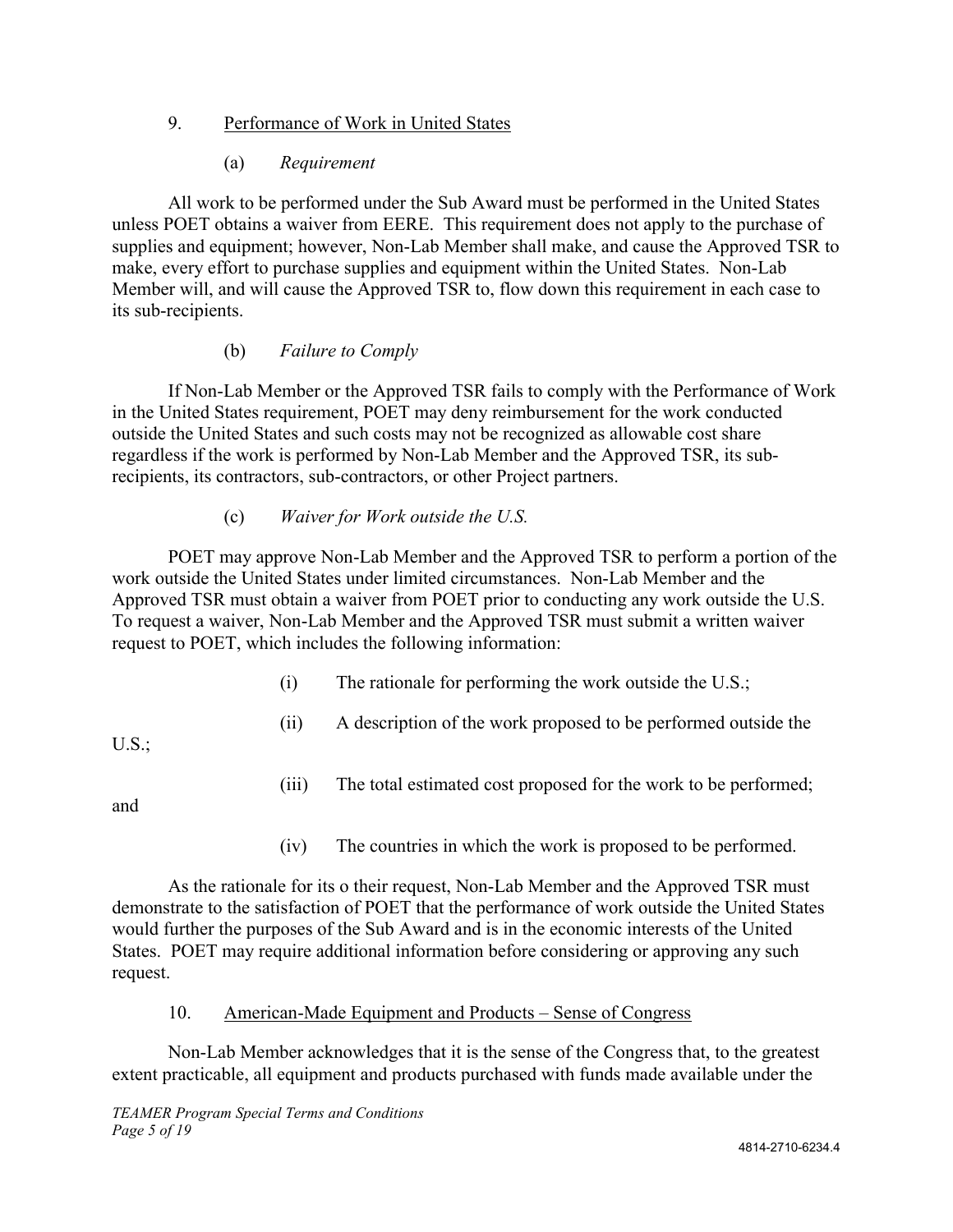Sub Award should be American-made.

# 11. Reporting Requirements

## (a) *Dissemination of scientific/technical reports*

Scientific/technical reports submitted under the Sub Award will be disseminated on the Internet via the DOE Information Bridge (**www.osti.gov/bridge**), unless the report contains patentable material, protected data or Small Business Innovation Research ("**SBIR**") or Small Business Technology Transfer ("**STTR**") data. Citations for journal articles produced under the Award will appear on the DOE Energy Citations Database (**www.osti.gov/energycitations**).

#### (b) *Restrictions*

Reports submitted to the DOE Information Bridge must not contain any Protected Personal Identifiable Information ("**PII**"), limited rights data (proprietary data), classified information, information subject to export control classification, or other information not subject to release.

#### 12. Lobbying

None of the funds obligated on a Sub Award shall be expended, directly or indirectly, to influence congressional action on any legislation or appropriation matters pending before Congress, other than to communicate to Members of Congress as described in 18 U.S.C. § 1913. This restriction is in addition to those prescribed elsewhere in statute and regulation.

# 13. Publicity and Publication

EERE encourages Non-Lab Member and the Approved TSR to publish or otherwise make publicly available the results of work performed under the Sub Award.

# (a) *Acknowledgement and Disclaimer*

Non-Lab Member is required to include, and to cause the Approved TSR to include, the following acknowledgement in publications arising out of, or relating to, work performed under a Sub Award, whether copyrighted or not:

- *Acknowledgment*: "This material is based upon work supported by the U.S. Department of Energy's Office of Energy Efficiency and Renewable Energy (EERE) under the Water Power Technologies Office Award Number DE-EE0008895."
- Disclaimer: "This report was prepared as an account of work sponsored by an agency of the United States Government. Neither the United States Government nor any agency thereof, nor any of their employees, makes any warranty, express or implied, or assumes any legal liability or responsibility for the accuracy, completeness, or usefulness of any information, apparatus,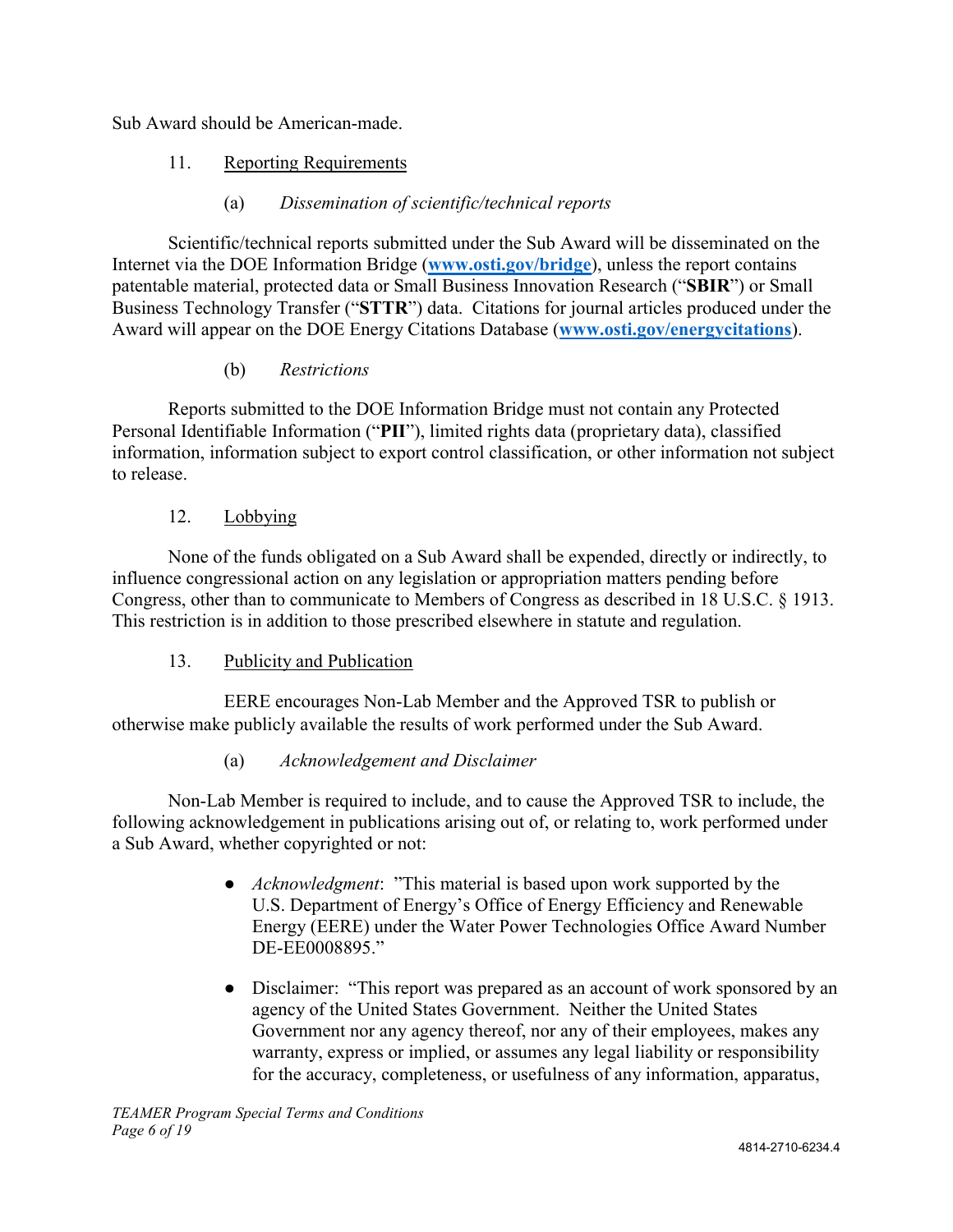product, or process disclosed, or represents that its use would not infringe privately owned rights. Reference herein to any specific commercial product, process, or service by trade name, trademark, manufacturer, or otherwise does not necessarily constitute or imply its endorsement, recommendation, or favoring by the United States Government or any agency thereof. The views and opinions of authors expressed herein do not necessarily state or reflect those of the United States Government or any agency thereof."

## 14. No-Cost Extension

If determined to be appropriate, POET may grant a no-cost extension of a Sub Award. Any no-cost extension will not alter the Project scope, milestones, deliverables, or budget of a Sub Award.

#### 15. Property, Equipment, Insurance, and Supplies

All property of a Non-Lab Member test site shall comply with the following provisions:

# (a) *Property Standards*

The complete text of the Property Standards can be found at 2 CFR 200.310 through 200.316. Also see 2 CFR 910.360 for additional requirements for real property and equipment for For-Profit recipients.

# (b) *Real Property*

Subject to the conditions set forth in 2 CFR 200.311, title to real property acquired or improved under a Federal award will conditionally vest upon acquisition in the non-Federal entity. The non-Federal entity cannot encumber the property and must follow the requirements of 2 CFR 200.311 before disposing of the property.

Except as otherwise provided by Federal statutes or by the Federal awarding agency, real property will be used for the originally authorized purpose as long as needed for that purpose. When real property is no longer needed for the originally authorized purpose, the non-Federal entity must obtain disposition instructions from EERE via POET. The instructions must provide for one of the following alternatives: (1) retain title after compensating DOE as described in 2 CFR 200.311(c)(1); (2) sell the property and compensate DOE as specified in 2 CFR  $200.311(c)(2)$ ; or (3) transfer title to DOE or to a third party designated/approved by DOE as specified in 2 CFR 200.311(c)(3).

See 2 CFR 200.311 for additional requirements pertaining to real property acquired or improved under a Federal award. Also see 2 CFR 910.360 for additional requirements for real property for For-Profit recipients.

(c) *Property Trust Relationship*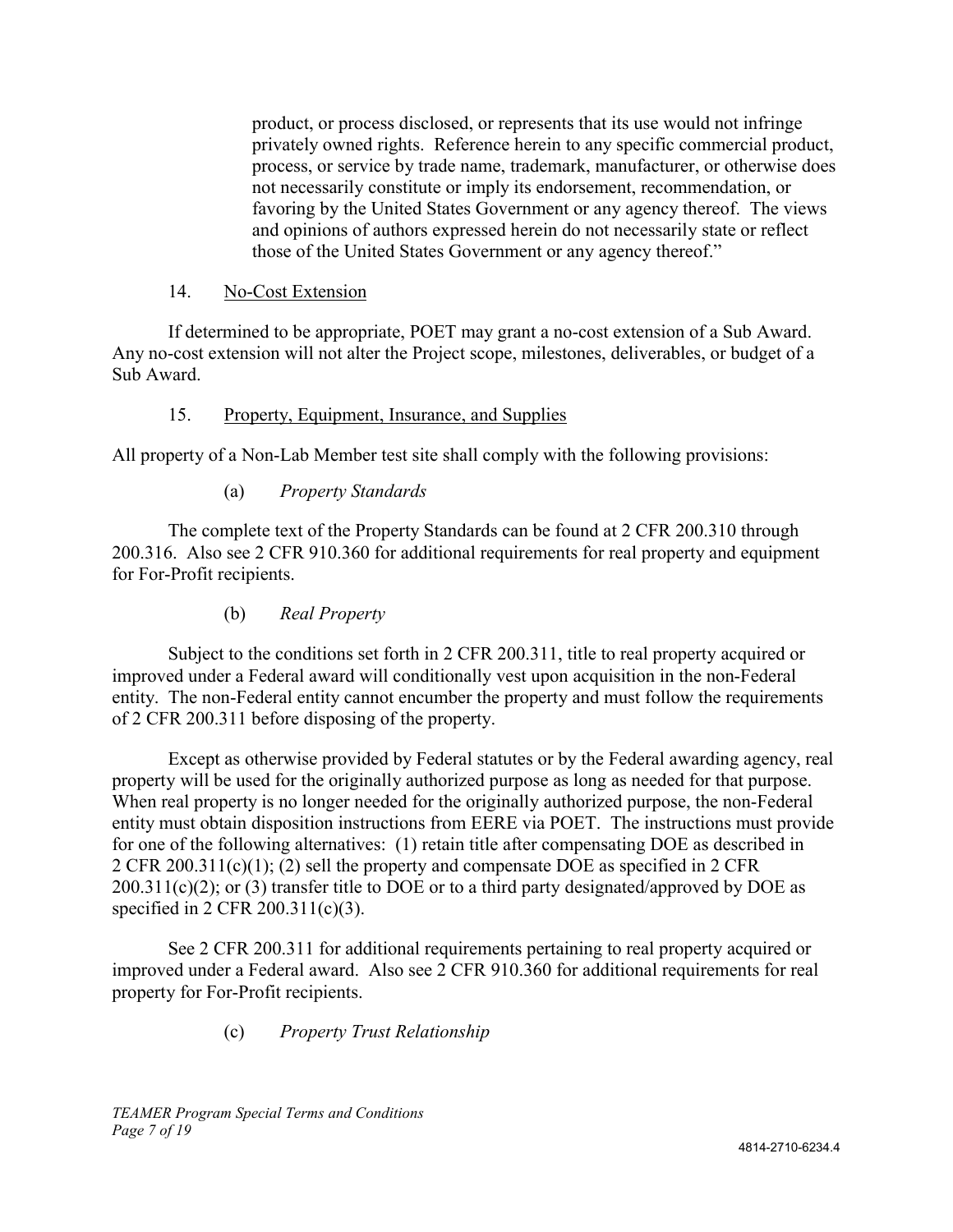Real property, equipment, and intangible property, that are acquired or improved with a Federal award must be held in trust by the non-Federal entity as trustee for the beneficiaries of the Project or program under which the property was acquired or improved. See 2 CFR 200.316 for additional requirements pertaining to real property, equipment, and intangible property acquired or improved under a Federal award.

# (d) *Insurance Coverage*

See 2 CFR 200.310 for insurance requirements for real property and equipment acquired or improved with Federal funds. Also see 2 CFR 910.360(d) for additional requirements for real property and equipment for For-Profit recipients.

# (e) *Equipment*

Subject to the conditions provided in 2 CFR 200.313, title to equipment (property) acquired under a Federal award will conditionally vest upon acquisition with the non-Federal entity. The non-Federal entity cannot encumber this property and must follow the requirements of 2 CFR 200.313 before disposing of the property.

A state must use equipment acquired under a Federal award by the state in accordance with state laws and procedures.

Equipment must be used by the non-Federal entity in the program or Project for which it was acquired as long as it is needed, whether or not the Project or program continues to be supported by the Federal award. When no longer needed for the originally authorized purpose, the equipment may be used by programs supported by DOE in the priority order specified in 2 CFR 200.313(c)(1)(i) and (ii).

Management requirements, including inventory and control systems, for equipment are provided in 2 CFR 200.313(d).

When equipment acquired under a Federal award is no longer needed, the non-Federal entity must obtain disposition instructions from EERE via POET.

Disposition will be made as follows: (1) items of equipment with a current fair market value of \$5,000 or less may be retained, sold, or otherwise disposed of with no further obligation to DOE; (2) Non-Federal entity may retain title or sell the equipment after compensating DOE as described in 2 CFR 200.313(e)(2); or (3) transfer title to DOE or to an eligible third party as specified in 2 CFR 200.313(e)(3).

See 2 CFR 200.313 for additional requirements pertaining to equipment acquired under a Federal award. Also see 2 CFR 910.360 for additional requirements for equipment for For-Profit recipients. See also 2 CFR 200.439 Equipment and other capital expenditures.

(f) *Supplies*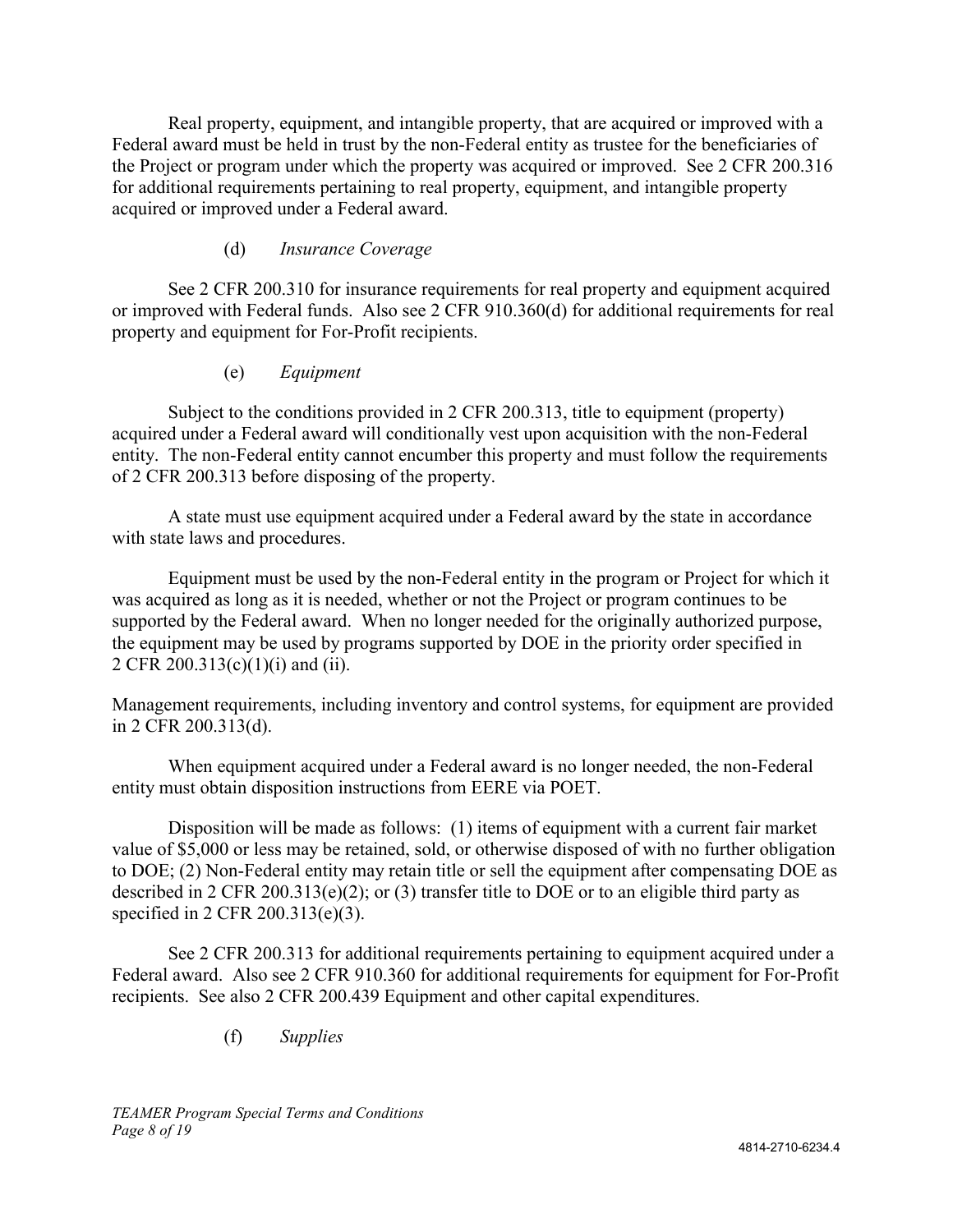See CFR 200.314 for requirements pertaining to supplies acquired under a Federal award. See also 2 CFR 200.453 Materials and supplies costs, including costs of computing devices.

#### 16. Record Retention

Consistent with 2 CFR 200.333 through 200.337, Non-Lab Member shall retain and cause the Approved TSR to retain records relating to each Sub Award to Non-Lab Member.

#### 17. Audits

#### (a) *Government-Initiated Audits*

The Non-Lab Member will provide, and cause the Approved TSR to provide, any information, documents, site access, or other assistance requested by EERE, DOE or Federal auditing agencies (e.g., DOE Inspector General, Government Accountability Office) for the purpose of audits and investigations. Such assistance may include, but is not limited to, reasonable access to the Non-Lab Member's records and Approved TSR's records relating to each Sub Award.

Consistent with 2 CFR part 200 as amended by 2 CFR part 910, DOE may audit the Non-Lab Member's and Approved TSR's financial records or administrative records relating to each Sub Award at any time. Government-initiated audits are generally paid for by DOE.

DOE may conduct a final audit at the end of the Project period (or the termination of the Sub Award, if applicable). Upon completion of the audit, the Non-Lab Member will refund to DOE any payments for costs that were determined to be unallowable. If the audit has not been performed or completed prior to the closeout of the award, DOE retains the right to recover an appropriate amount after fully considering the recommendations on disallowed costs resulting from the final audit.

DOE will provide reasonable advance notice of audits and will minimize interference with ongoing work, to the maximum extent practicable.

(b) *Annual Compliance Audits*

The Non-Lab Member will provide, and cause the Approved TSR to provide, any information or documentation to support the Project's annual compliance audit. Compliance audit requirements are detailed in 2 CFR 200.500 through 521 for institutions of higher education, nonprofit organizations and state and local governments, and 2 CFR 910.500 through 521 for for-profit entities.

#### **B. Financial Provisions**

- 1. Cost Sharing
	- (a) *Obligations*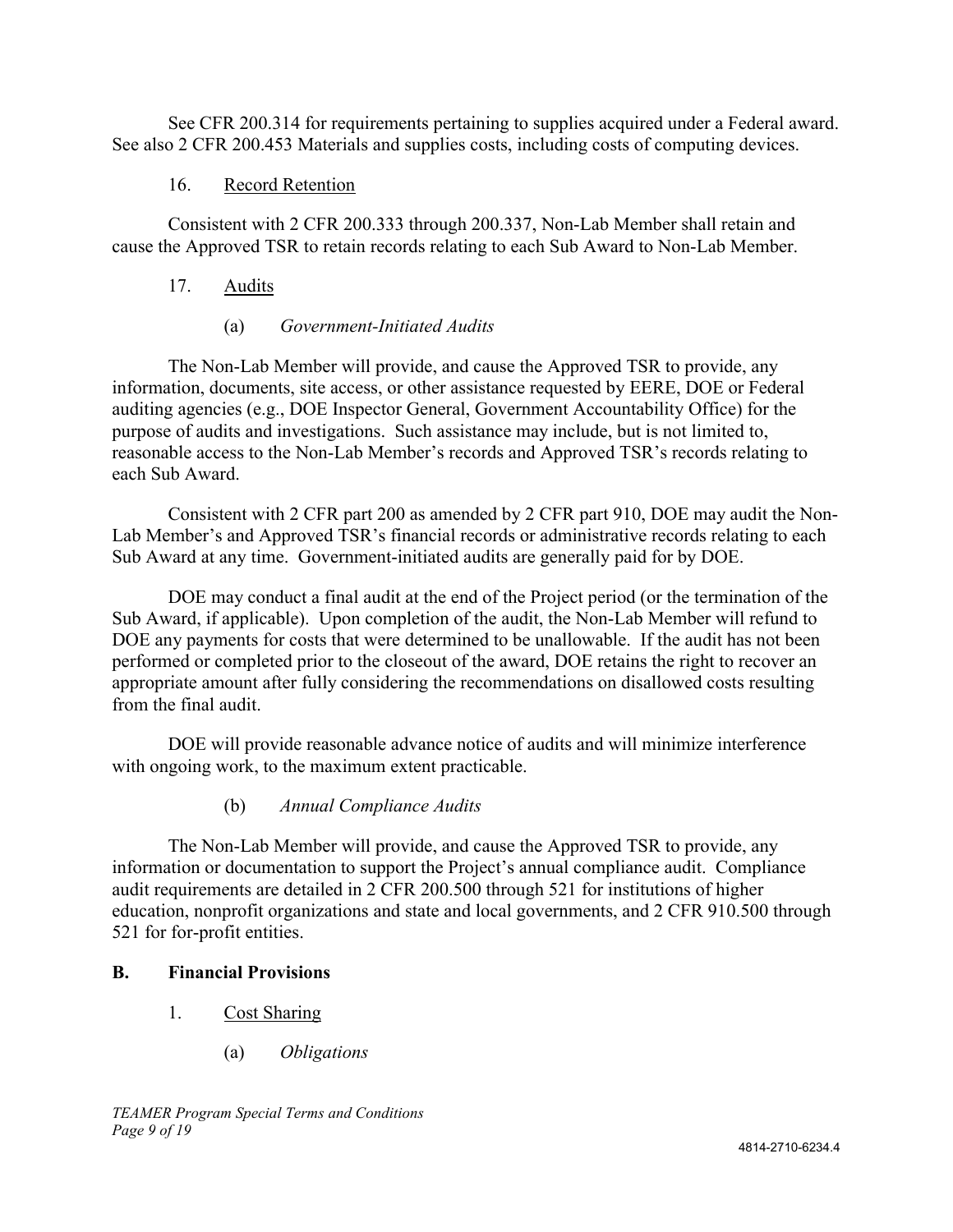The Non-Lab Member shall be responsible for the Cost Share Commitment prescribed in the Sub Award, if any.

# (b) *Obligations if Sub Award is Terminated or Discontinued*

If the Sub Award is terminated or is otherwise not funded to completion, Non-Lab Member must provide its share (if any) of the total Project cost reimbursed as of the date of the termination or discontinuation.

# (c) *Source of Cost Share*

Non-Lab Member may not use Federal funds to meet its cost sharing obligations (if any), unless otherwise allowed by Federal law.

# (d) *Inability to Comply with Cost Share Obligations*

If the Non-Lab Member determines that it is unable to meet its cost sharing obligations, if any, the Non-Lab Member must notify POET immediately. The notification must include the following information: (1) whether the Non-Lab Member intends to continue or phase out the Project, and (2) if the Non-Lab Member intends to continue the Project, how the Non-Lab Member will pay (or secure replacement funding for) the Non-Lab Member's share of the total Project cost. If the Non-Lab Member fails to meet its cost sharing obligations, POET may recover some or all of the financial assistance provided under each Sub Award. The amount POET would seek to recover under this Term would be predicated on POET's analysis of the Non-Lab Member's compliance with their cost sharing obligation under the Sub Award.

# 2. Refund Obligation

The Non-Lab Member must refund any excess payments received from POET, including any costs determined to be unallowable. Upon the end of the Project period (or the termination of the Sub Award, if applicable), the Non-Lab Member must refund to POET the difference between (1) the total payments received from POET, and (2) the Federal share of the costs incurred.

# 3. Allowable Costs

The allowability of costs is described through reference to 2 CFR part 200 as amended by 2 CFR part 910. All Project costs must be allowable, allocable, and reasonable. Non-Lab Member must document and maintain, and cause the Approved TSR to document, and maintain records of all Project costs, including, but not limited to, the costs paid by Federal funds, costs claimed by its sub-recipients and Project costs that Non-Lab Member and the Approved TSR claims as cost sharing, including in-kind contributions. Non-Lab Member is responsible for maintaining, and causing the Approved TSR to maintain, records adequate to demonstrate that costs claimed have been incurred, are reasonable, allowable and allocable, and comply with the cost principles. Upon request, Non-Lab Member is required to provide, and to cause the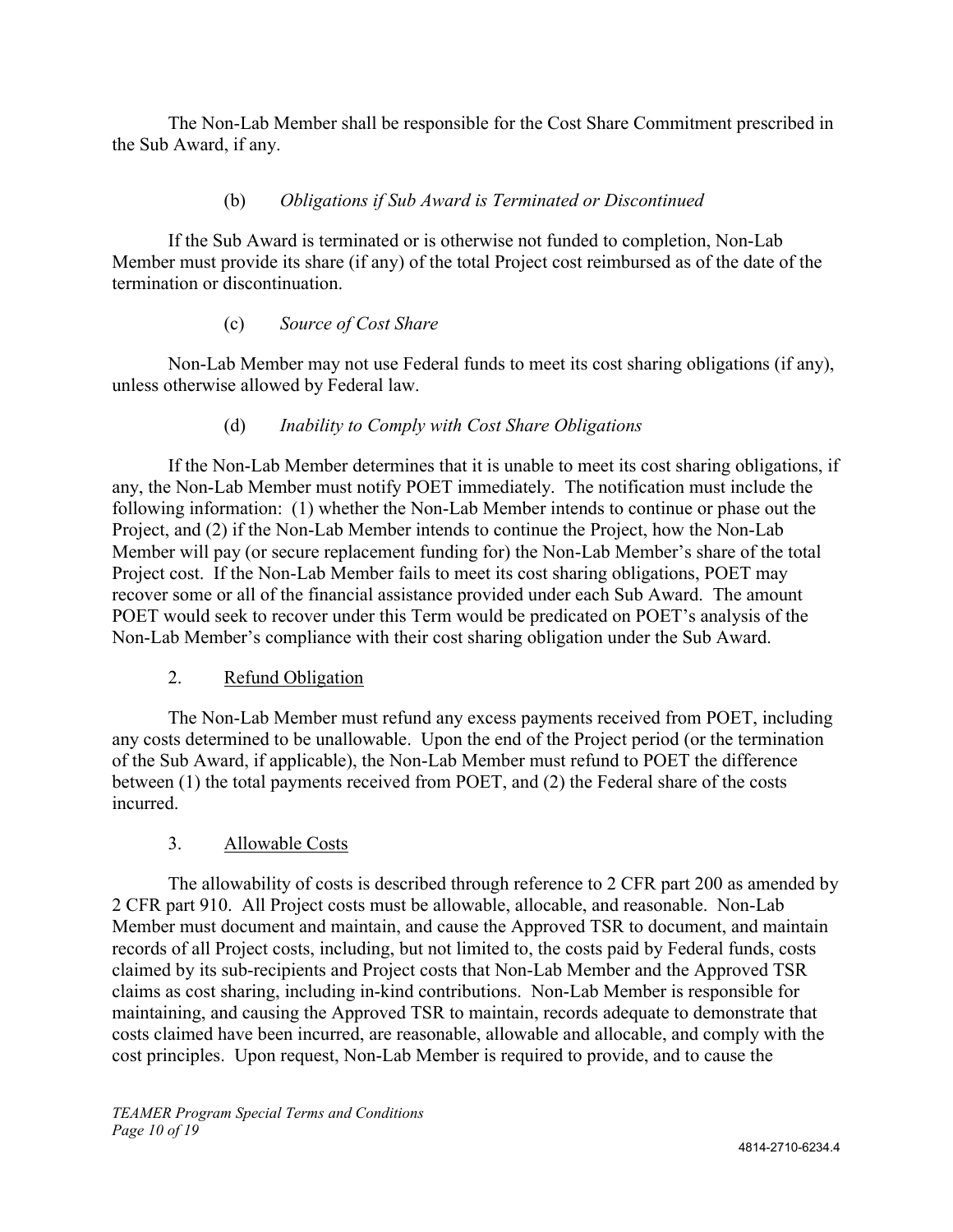Approved TSR to provide, such records to POET. Such records are subject to audit. Failure to provide POET adequate supporting documentation may result in a determination that those costs are unallowable.

Non-Lab Member is required to obtain, and to cause the Approved TSR to obtain, the prior written approval of POET for any foreign travel costs.

## 4. Indirect Costs

Non-Lab Member must ensure, and cause the Approved TSR to ensure, its indirect costs are appropriately managed, allowable and otherwise comply with the requirements of each Sub Award and 2 CFR part 200 as amended by 2 CFR part 910.

- 5. Payment Procedures
	- (a) *Reimbursement*

Payments will be made to Non-Lab Member on a reimbursement basis.

(b) *Invoices*

Invoices should be submitted by Non-Lab Member to POET, generally on a monthly basis. All submitted invoices shall have an accompanying POET Invoice Supporting Document which contains the following information:

- (i) Date of invoice;
- (ii) Period covered by invoice;
- (iii) Current total amounts requested by category;
- (iv) Current Federal dollars requested (and Cost Share if applicable)

provided by category;

(v) Cumulative total amounts received and requested by category;

(vi) Cumulative Federal dollars received and requested (and Cost Share if applicable) provided by category;

(vii) Narrative Discussion of costs; and

(viii) Attachment of any receipts, invoices, or other supporting documentation POET may request additional information before submitting the invoice for reimbursement.

#### 6. Budget Changes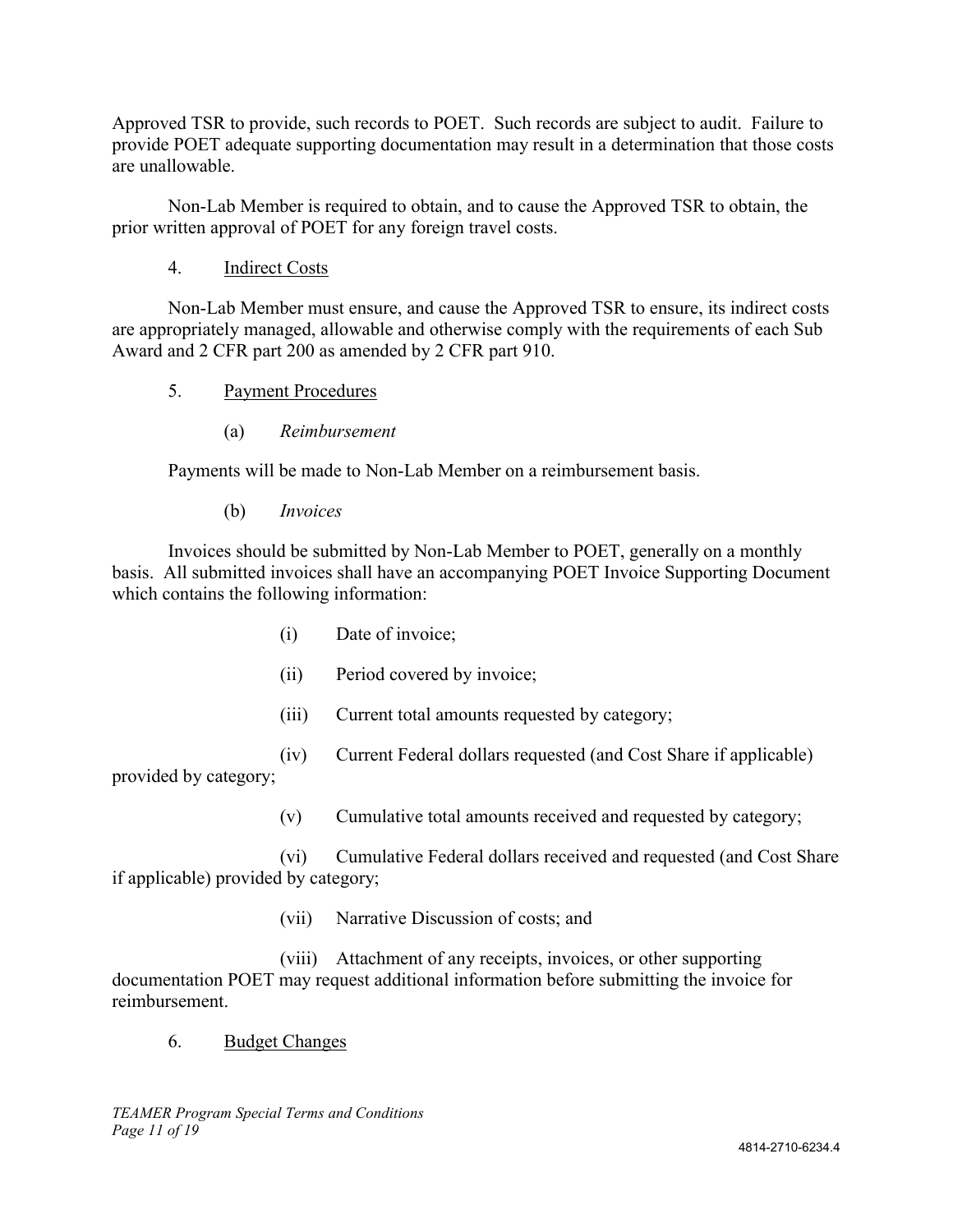## (a) *Budget Changes Generally*

Any increase in the total Project cost, whether DOE share or Cost Share (if any) must be approved in advance and in writing by POET.

Any budget change that alters the Project scope, milestones or deliverables requires the prior written approval of POET. POET may deny reimbursement for any failure to comply with the requirements of this provision.

#### (b) *Transfers of Funds Among Direct Cost Categories*

Non-Lab Member is required to obtain, and to cause the Approved TSR to obtain, the prior written approval of POET for any transfer of funds among direct cost categories where the cumulative amount of such transfers exceeds or is expected to exceed ten percent (10%) of the total Project cost.

Non-Lab Member is required to notify, and to cause the Approved TSR to notify, POET of any transfer of funds among direct cost categories where the cumulative amount of such transfers is equal to or below 10 percent (10%) of the total Project cost.

# (c) *Transfer of Funds Between Direct and Indirect Categories*

Non-Lab Member is required to obtain, and to cause the Approved TSR to obtain, the prior written approval of POET for any transfer of funds between direct and indirect cost categories.

# **C. Miscellaneous Provisions**

# 1. Corporate Felony Conviction and Federal Tax Liability Assurances

This term applies to Non-Lab Member and Approved TSRs that are organized as corporations. A corporation includes any entity that has filed articles of incorporation in any of the 50 states, the District of Columbia, or the various territories of the United States, but not foreign corporations. It includes both for-profit and non-profit organizations. By entering into a Sub Award, Non-Lab Member attests, and will cause the Approved TSR to attest, that its organization has not been convicted of a felony criminal violation under Federal law in the 24 months preceding the date of signature. Non-Lab Member further attests, and will cause the Approved TSR to further attest, that its organization does not have any unpaid Federal tax liability that has been assessed, for which all judicial and administrative remedies have been exhausted or have lapsed, and that is not being paid in a timely manner pursuant to an agreement with the authority responsible for collecting the tax liability.

- 2. Insolvency, Bankruptcy or Receivership
	- (a) *Notification to POET*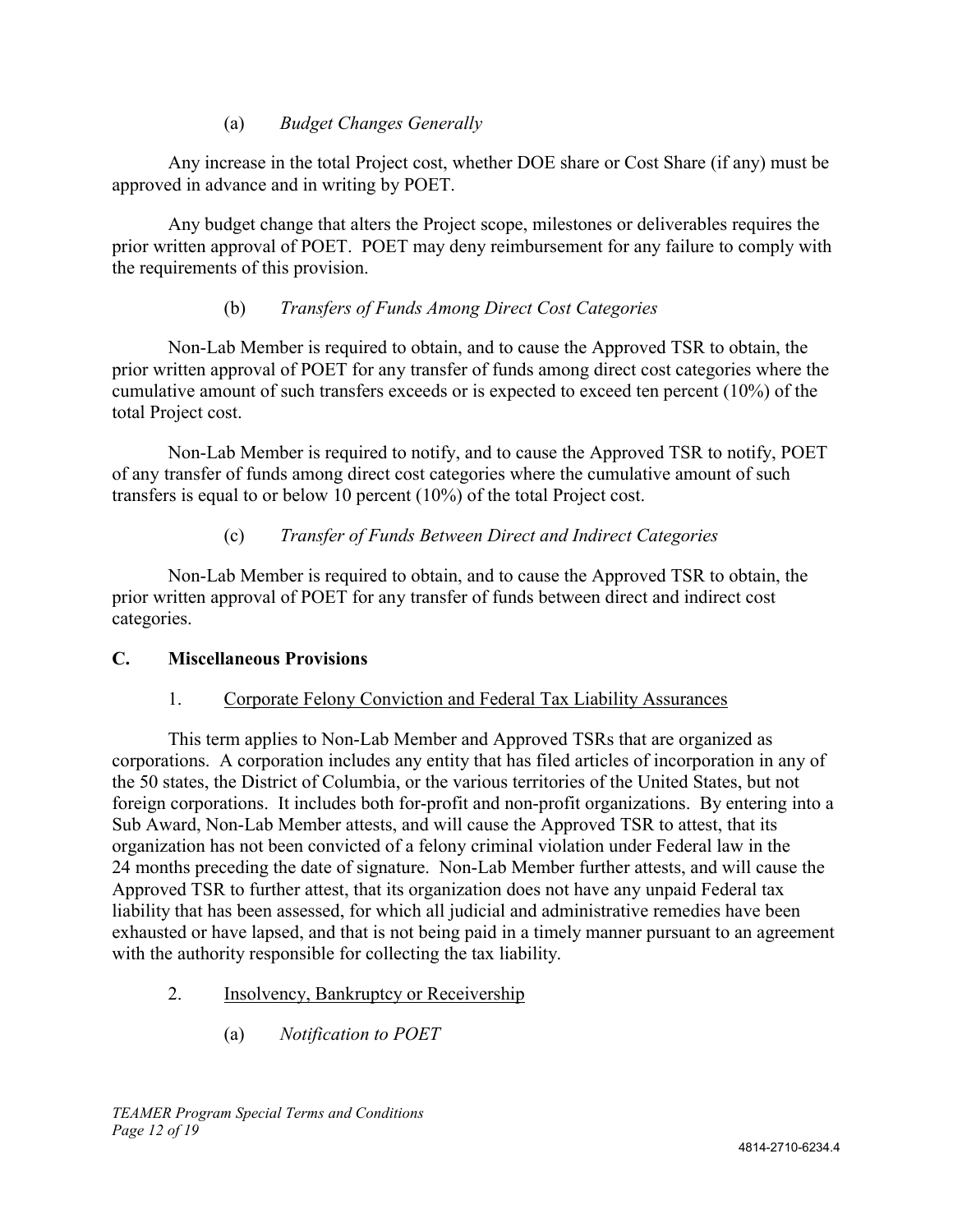Non-Lab Member shall immediately notify, and as appropriate cause the Approved TSR to notify, POET of the occurrence of any of the following events: (1) Non-Lab Member or Non-Lab Member parent's (or as applicable Approved TSR or Approved TSR's parent's) filing of a voluntary case seeking liquidation or reorganization under the Bankruptcy Act; (2) Non-Lab Member's (or as applicable Approved TSR's) consent to the institution of an involuntary case under the Bankruptcy Act against Non-Lab Member or Non-Lab Member's parent (or as applicable Approved TSR or Approved TSR's parent); (3) the filing of any similar proceeding for or against Non-Lab Member or Non-Lab Member's parent (or as applicable Approved TSR or Approved TSR's parent), or Non-Lab Member's consent (or as applicable Approved TSR's consent) to the dissolution, winding-up or readjustment of its debts, appointment of a receiver, conservator, trustee, or other officer with similar powers over Non-Lab Member (or as applicable the Approved TSR), under any other applicable state or Federal law; or (4) Non-Lab Member's (or as applicable the Approved TSR's) insolvency due to its inability to pay debts generally as they become due.

# (b) *Notification in Writing*

Such notification shall be in writing and shall: (1) specifically set out the details of the occurrence of an event referenced in paragraph  $2(a)$ ; (2) provide the facts surrounding that event; and (3) provide the impact such event will have on the Project being funded by each Sub Award.

# (c) *Right to Compliance Review*

Upon the occurrence of any of the four events described in paragraph 2(a) of this term, POET reserves the right to conduct a review of the Sub Award to determine Non-Lab Member's and the Approved TSR's compliance with the required elements of the Sub Award (including such items as cost share, progress towards technical Project objectives, and submission of required reports). If the POET review determines that there are significant deficiencies or concerns with Non-Lab Member's and the Approved TSR's performance under the Sub Award, POET reserves the right to impose additional requirements, as needed, including (1) change of payment method; or (2) institute payment controls.

# *Awards*

# (d) *Reporting Sub Awards and Executive Compensation Reporting Sub*

Non-Lab Member must report, and cause the Approved TSR to report, to POET each action that obligates \$25,000 or more in Federal funds that does not include Recovery funds (as defined in section 1512(a)(2) of the American Recovery and Reinvestment Act of 2009, Pub. L. 111-5).

# (e) *Executive Compensation*

POET may request certain Non-Lab Member (and the Approved TSR) executive compensation information to comply with Federal reporting requirements.

3. Requirement for Data Universal Numbering System ("**DUNS**") Numbers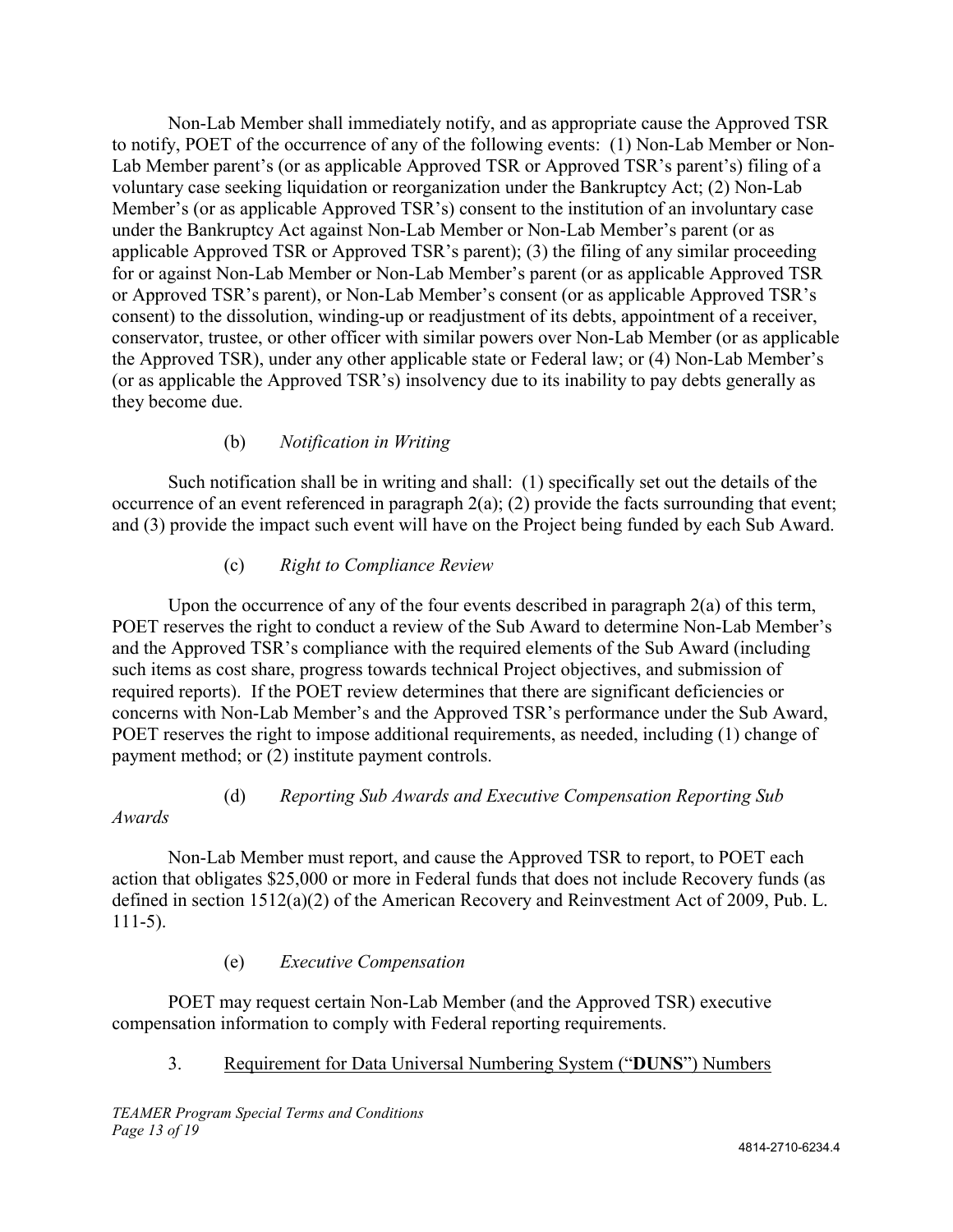- Non-Lab Member and the Approved TSR must have a DUNS number to receive (or be benefitted by) Sub Award funds.
- If Non-Lab Member has its own sub-recipients, then those sub-recipients must have a DUNS number to receive Sub Award funds.
- A DUNS number means the nine-digit number established and assigned by Dun and Bradstreet, Inc. ("**D&B**") to uniquely identify business entities. A DUNS number may be obtained from D&B by telephone (currently 866-705-5711) or the Internet (currently at http://fedgov.dnb.com/webform).

# 4. Nondisclosure and Confidentiality Agreements Assurances

(a) By entering into a Master Agreement, Non-Lab Member attests, and will cause the Approved TSR to attest, that it does not and will not require its employees or contractors to sign internal nondisclosure or confidentiality agreements or statements prohibiting or otherwise restricting its employees or contactors from lawfully reporting waste, fraud, or abuse to a designated investigative or law enforcement representative of a Federal department or agency authorized to receive such information.

(b) Non-Lab Member further attests, and will cause the Approved TSR to attest, that it does not and will not use any Federal funds to implement or enforce any nondisclosure and/or confidentiality policy, form, or agreement it uses unless it contains the following provisions:

(i) ''These provisions are consistent with and do not supersede, conflict with, or otherwise alter the employee obligations, rights, or liabilities created by existing statute or Executive order relating to (1) classified information, (2) communications to Congress, (3) the reporting to an Inspector General of a violation of any law, rule, or regulation, or mismanagement, a gross waste of funds, an abuse of authority, or a substantial and specific danger to public health or safety, or (4) any other whistleblower protection. The definitions, requirements, obligations, rights, sanctions, and liabilities created by controlling Executive orders and statutory provisions are incorporated into this agreement and are controlling.''

(ii) The limitation above shall not contravene requirements applicable to Standard Form 312, Form 4414, or any other form issued by a Federal department or agency governing the nondisclosure of classified information.

(iii) Notwithstanding provision listed in paragraph 4(a), a nondisclosure or confidentiality policy form or agreement that is to be executed by a person connected with the conduct of an intelligence or intelligence-related activity, other than an employee or officer of the United States Government, may contain provisions appropriate to the particular activity for which such document is to be used. Such form or agreement shall, at a minimum, require that the person will not disclose any classified information received in the course of such activity unless specifically authorized to do so by the United States Government. Such nondisclosure or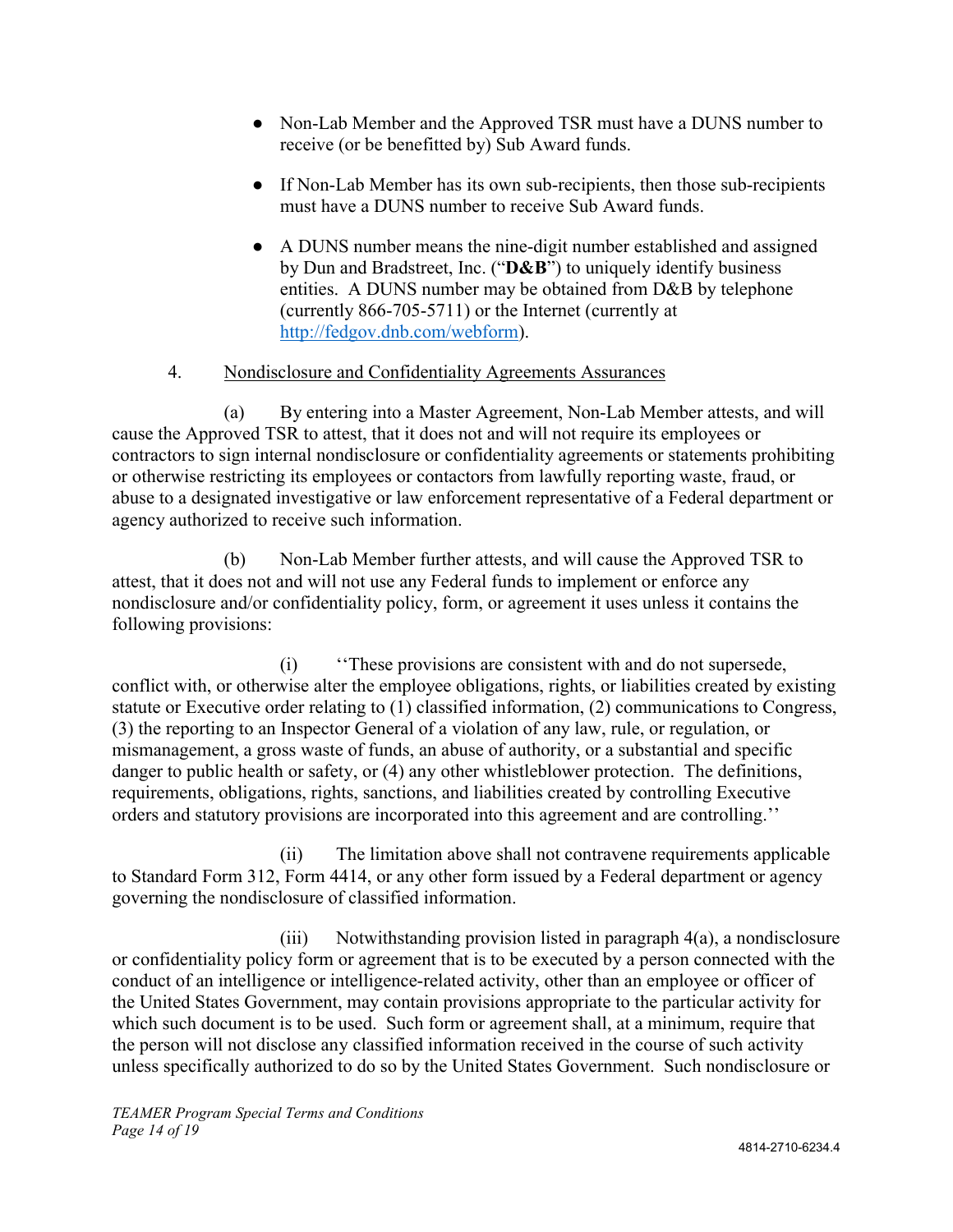confidentiality forms shall also make it clear that they do not bar disclosures to Congress, or to an authorized official of an executive agency or the Department of Justice, that are essential to reporting a substantial violation of law.

# 5. National Security: Classifiable Results Originating Under an Award

(a) The Sub Award is intended for unclassified, publicly releasable research. Neither Non-Lab Member nor the Approved TSR will be granted access to classified information. POET does not expect that the results of the research Project will involve classified information. Under certain circumstances, however, a classification review of information originated under the award may be required. EERE may review research work generated under each Sub Award at any time to determine if it requires classification.

(b) Executive Order 12958 (60 Fed. Reg. 19,825 (1995)) states that basic scientific research information not clearly related to the national security shall not be classified. Nevertheless, some information concerning (among other things) scientific, technological, or economic matters relating to national security or cryptology may require classification. If Non-Lab Member or Approved TSR originates information during the course of each Sub Award that Non-Lab Member or the Approved TSR believes requires classification, Non-Lab Member must, and as appropriate cause the Approved TSR to, promptly:

(i) Notify POET;

(ii) Submit the information by registered mail directly to the Director, Office of Classification and Information Control, SO-10.2; U.S. Department of Energy; P.O. Box A; Germantown, MD 20875-0963, for classification review.

(iii) Restrict access to the information to the maximum extent possible until Non-Lab Member (or as applicable the Approved TSR) is informed that the information is not classified, but no longer than thirty (30) days after receipt by the Director, Office of Classification and Information Control

(c) If Non-Lab Member or the Approved TSR originates information concerning the production or utilization of special nuclear material (i.e., plutonium, uranium enriched in the isotope 233 or 235, and any other material so determined under section 51 of the Atomic Energy Act) or nuclear energy, the Non-Lab Member must, and cause the Approved TSR to:

(i) Notify POET;

(ii) Submit the information by registered mail directly to the Director, Office of Classification and Information Control, SO-10.2; U.S. Department of Energy; P.O. Box A; Germantown, MD 20875-0963 for classification review within 180 days of the date Non-Lab Member and the Approved TSR first discovers or first has reason to believe that the information is useful in such production or utilization; and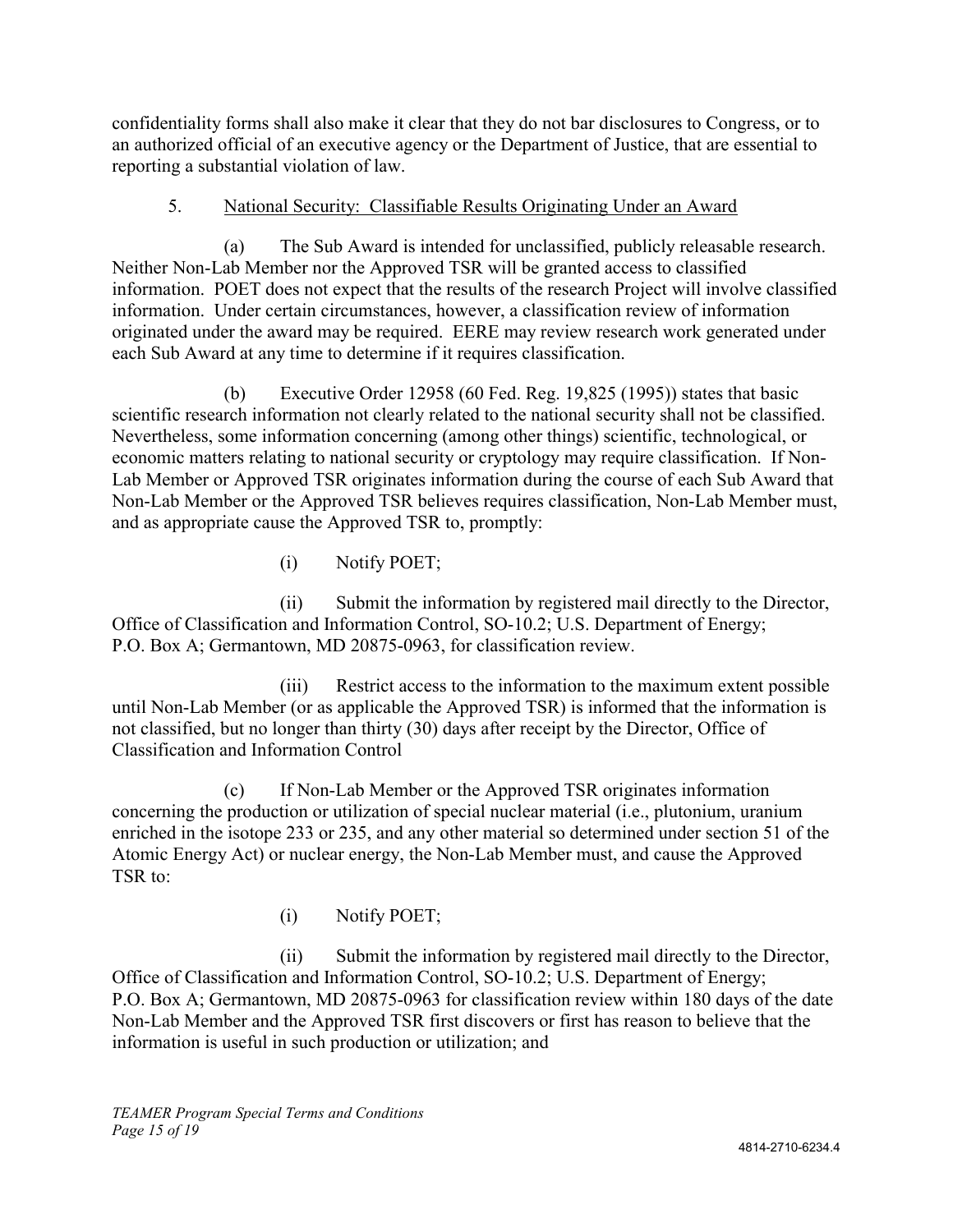(iii) Restrict access to the information to the maximum extent possible until Non-Lab Member (or as appropriate the Approved TSR) is informed that the information is not classified, but no longer than ninety (90) days after receipt by the Director, Office of Classification and Information Control.

(d) If EERE determines any of the information requires classification, Non-Lab Member agrees, and will cause the Approved TSR to agree, that the Government may terminate the Sub Award with consent of Non-Lab Member (and as applicable of the Approved TSR) in accordance with 2 CFR 200.339(a)(3). All material deemed to be classified must be forwarded to EERE, in a manner specified by EERE.

> ● If EERE does not respond within the specified time periods, neither Non-Lab Member nor the Approved TSR is under any further obligation to restrict access to the information.

# 6. Export Control

(a) Non-Lab Member must comply, and cause the Approved TSR to comply, with U.S. export control laws and regulations in the performance of work under each Sub Award. Access to the technology developed under each Sub Award by foreign firms, institutions or individuals shall be controlled by Non-Lab Member (or the Approved TSR as applicable) under applicable U.S. export control laws and regulations. Non-Lab Member's (or as appropriate the Approved TSR's) responsibility to comply with all Applicable Laws and regulations regarding export-controlled items exists independent of, and is not established or limited by, this term.

(b) Non-Lab Member must have, and cause the Approved TSR to have, adequate oversight measures in place to ensure their sub-recipients and contractors comply with U.S. export control laws and regulations in the performance of work under each Sub Award.

(c) Non-Lab Member must apply, and cause the Approved TSR to apply, the requirements of this Term to its sub-recipients and contractors.

# 7. TSR Change Notification

Except for sub-recipients specifically proposed as part of Non-Lab Member's Application for a Sub Award, the Non-Lab Member must notify the Contracting Officer and Project Manager (with a copy to POET) in writing 30 days prior to the execution of new or modified sub-recipient agreements, including naming any To Be Determined sub-recipients. This notification does not constitute a waiver of the prior approval requirements outlined in 2 CFR part 200 as amended by 2 CFR part 910, nor does it relieve the Non-Lab Member from its obligation to comply with applicable Federal statutes, regulations, and executive orders.

In order to satisfy this notification requirement, the Non-Lab Member documentation must, as a minimum, include the following: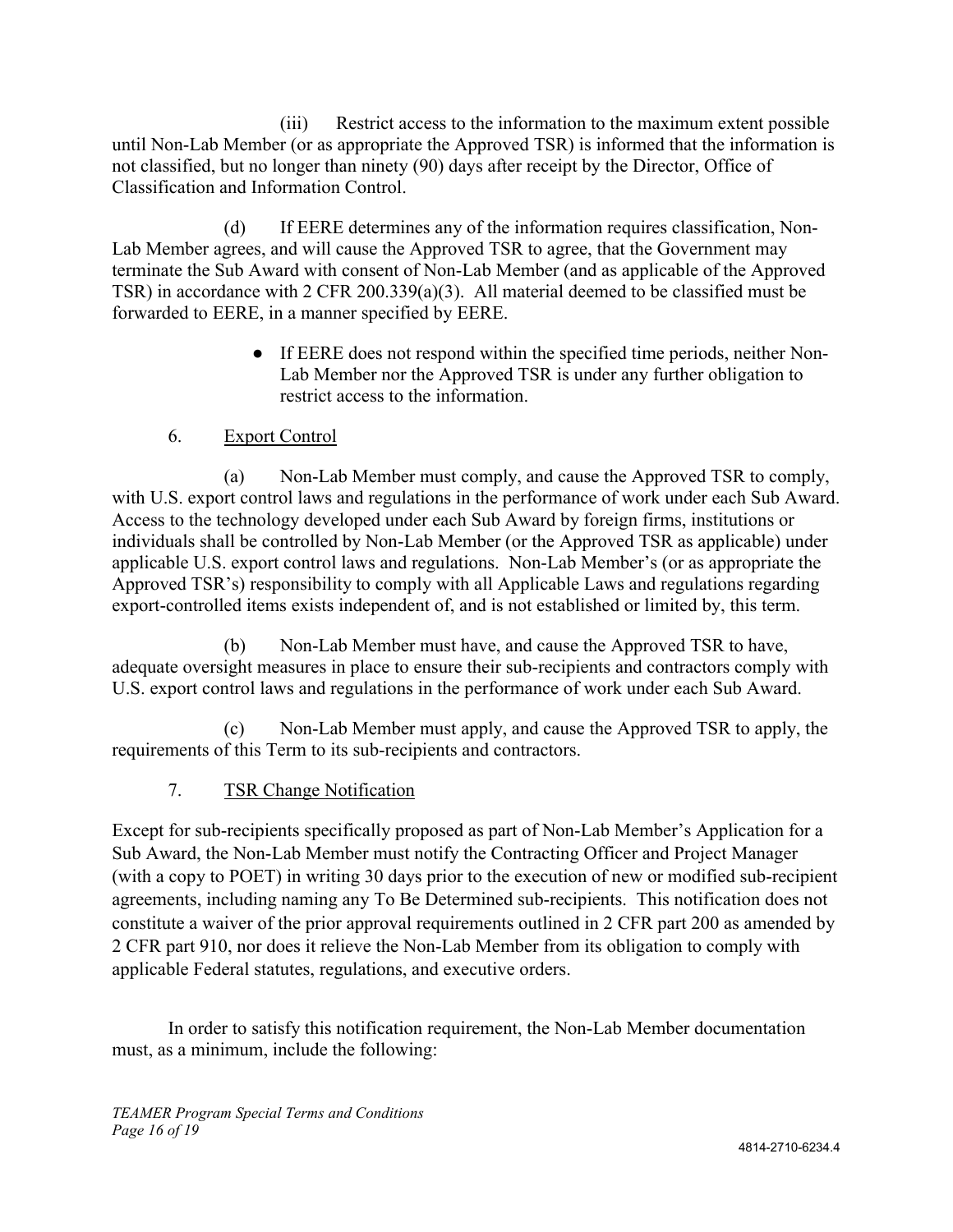- A description of the research to be performed, the service to be provided, or the equipment to be purchased;
- Cost share commitment letter if the sub-recipient is providing cost share to the Award;
- An assurance that the process undertaken by the sub-recipient to solicit complies with their written procurement procedures as outlined in 2 CFR 200.317 through 200.329;
- An assurance that no planned, actual or apparent conflict of interest exists between the sub-recipient and the selected TSR and that the sub-recipient's written standards of conduct were followed<sup>1</sup>;
- A completed Environmental Questionnaire, if applicable;
- An assurance that sub-recipient is not a debarred or suspended entity; and
- An assurance that all required award provisions will be flowed down in the resulting subrecipient Agreement.

The Non-Lab Member is responsible for making a final determination to award or modify subrecipient agreements under this agreement, but the Non-Lab Member may not proceed with the sub-recipient agreement until the Contracting Officer determines, and provides the Non-Lab Member written notification, that the information provided is adequate.

Should the Non-Lab Member not receive a written notification of adequacy from the Contracting Officer within 30 days of the submission of the sub-recipient documentation stipulated above, Non-Lab Member may proceed to award or modify the proposed sub-recipient agreement.

# 8. Conference Spending

Non-Lab Member and the Approved TSR shall not expend any funds on a conference not directly and programmatically related to the purpose for which the Sub Award was granted that would defray the cost to the United States Government of a conference held by any Executive branch department, agency, board, commission, or office for which the cost to the United States Government would otherwise exceed \$20,000, thereby circumventing the required notification by the head of any such Executive Branch department, agency, board, commission, or office to the Inspector General (or senior ethics official for any entity without an Inspector General), of the date, location, and number of employees attending such conference.

# 9. Recipient Integrity and Performance Matters

 $\overline{a}$ <sup>1</sup> It is DOE's position that the existence of a "covered relationship" as defined in 5 CFR 2635.502(a)&(b) between a member of the Recipient's owners or senior management and a member of a sub-recipient's owners or senior management creates at a minimum an apparent conflict of interest that would require the Recipient to notify the Contracting Officer and provide detailed information and justification (including, for example, mitigation measures) as to why the sub-recipient agreement does not create an actual conflict of interest. The Recipient must also notify the Contracting Officer of any new sub-recipient agreement with: (1) an entity that is owned or otherwise controlled by the Recipient; or (2) an entity that is owned or otherwise controlled by another entity that also owns or otherwise controls the Recipient, as it is DOE's position that these situations also create at a minimum an apparent conflict of interest.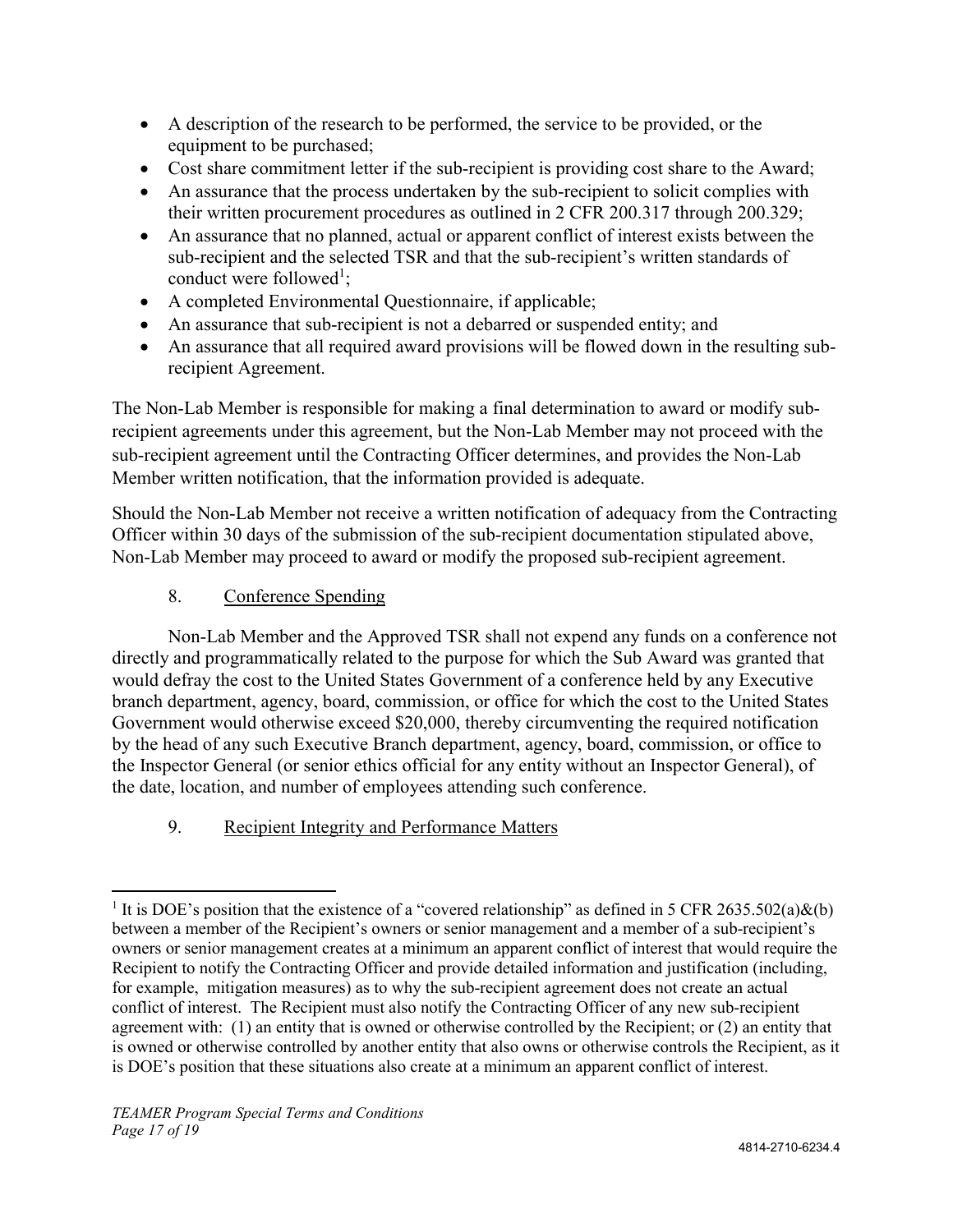#### (a) *General Reporting Requirement*

If the total value of Non-Lab Member's currently active Financial Assistance awards, cooperative agreements, and procurement contracts from all Federal awarding agencies exceeds \$10,000,000 for any period of time during the period of performance of this Federal award, then the Non-Lab Member during that period of time must maintain the currency of information reported to the System for Award Management ("**SAM**") that is made available in the designated integrity and performance system (currently the Federal Awardee Performance and Integrity Information System ("**FAPIIS**")) about civil, criminal, or administrative proceedings described in paragraph 2 of this term. This is a statutory requirement under section 872 of Public Law 110- 417, as amended (41 U.S.C. 2313). As required by section 3010 of Public Law 111-212, all information posted in the designated integrity and performance system on or after April 15, 2011, except past performance reviews required for Federal procurement contracts, will be publicly available.

#### (b) *Proceedings About Which Non-Lab Member Must Report*

Non-Lab Member agrees to submit the information required about each proceeding that:

(i) Is in connection with the award or performance of a Financial Assistance, cooperative agreement, or procurement contract from the Federal Government;

(ii) Reached its final disposition during the most recent five (5) year

period; and

(iii) Is one of the following:

1. A criminal proceeding that resulted in a conviction, as defined in paragraph E of this award term and condition;

2. A civil proceeding that resulted in a finding of fault and liability and payment of a monetary fine, penalty, reimbursement, restitution, or damages of \$5,000 or more;

3. An administrative proceeding, as defined in paragraph E of this term, that resulted in a finding of fault and liability and your payment of either a monetary fine or penalty of \$5,000 or more or reimbursement, restitution, or damages in excess of \$100,000; or

4. Any other criminal, civil, or administrative proceeding if:

a. It could have led to an outcome described in paragraph B.iii.1, 2, or 3 of this term;

b. It had a different disposition arrived at by consent or compromise with an acknowledgment of fault on your part; and